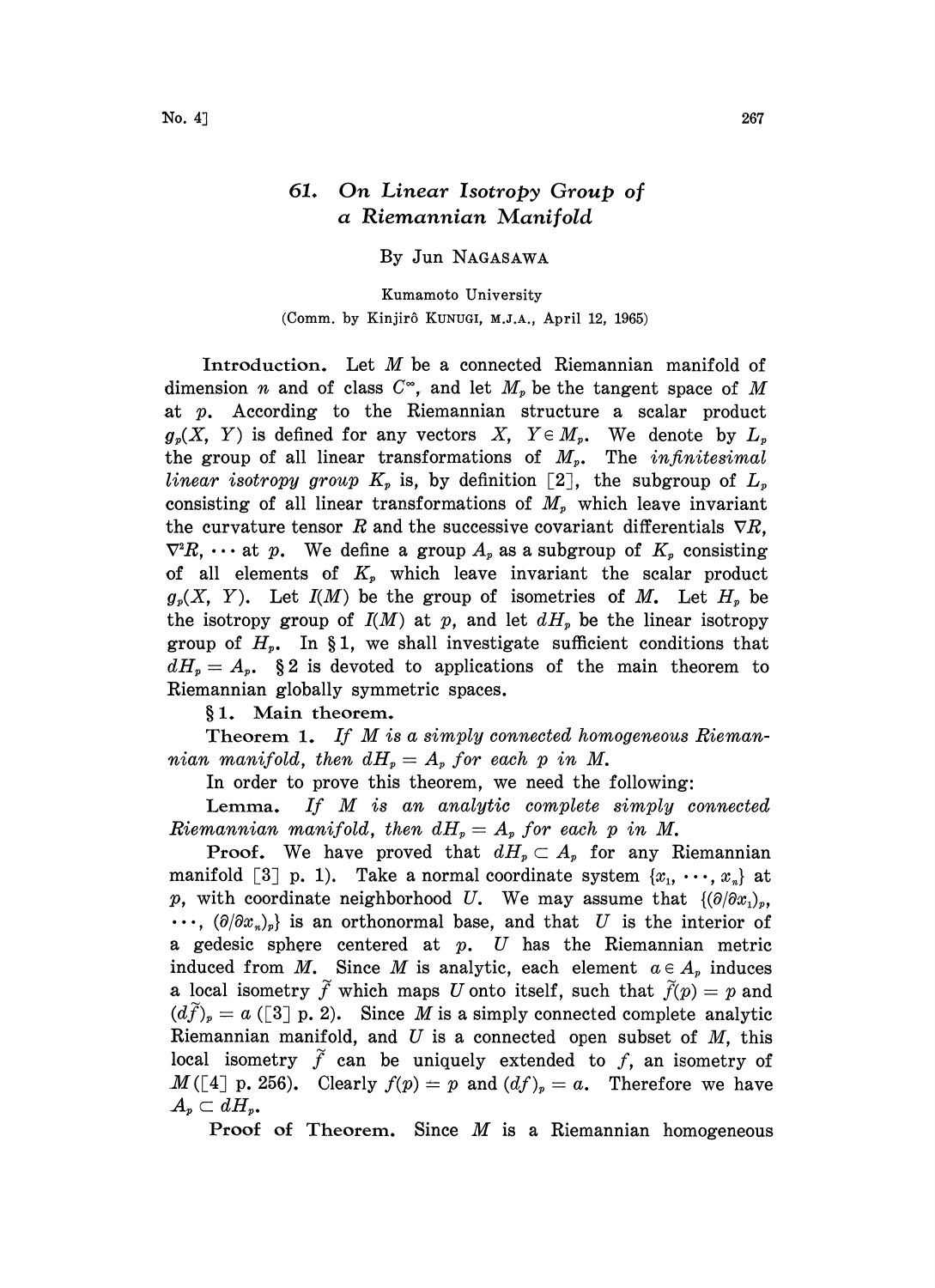space of a Lie group, it can be considered to be an analytic complete Riemannian manifold. Since  $M$  is simply connected it satisfies the conditions of the lemma.

Counterexample. Consider in  $E^3$  a cylinder of revolution with the natural Riemannian metric from Euclidean metric in M. This is a homogeneous Riemannian manifold, which is not simply connected. In this case,  $dH_p =$  identity and  $A_p$  is the rotation group of  $E^2$ . This example shows that the simply connectedness of the theorem can not be removed.

Corollary. If M is an analytic complete simply connected Riemannian manifold, then  $H<sub>p</sub>$  is isomorphic to  $dH<sub>p</sub>$  as Lie groups.

**Proof.** Let  $U$  be the neighborhood with the same Riemannian structure as in above lemma. Let  $\tilde{H}_p$  be the group of all isometries of U which fix the point p. Then each element  $f \in H_p$  induces  $f_{\vert v} \in$  $\tilde{H}_r$ . Since *M* is a simply connected analytic complete Riemannian manifold, each  $\tilde{f} \in \tilde{H}_p$  can be extended uniquely to f, an isometry of M. Clearly  $f_{\alpha} = \tilde{f}$ . Therefore  $H_p$  is isomorphic to  $\tilde{H}_p$  as Lie groups. Each element of  $A_p$  can be expressed by a matrix with respect to the base  $\{(\partial/\partial x_1)_p, \cdots, (\partial/\partial x_n)_p\}.$  In this coordinate system  $\{x_1, \cdots, x_n\}$ each element of  $\tilde{H}_p$  can be expressed by

$$
y_i = \sum_{i=1}^n a_{ij} x_j (i = 1, 2, \cdots, n) ,
$$

where the matrix  $||a_{ij}||$  belongs to  $A_i([3]$  p. 3). This means that.  $\widetilde{H}_p$  is isomorphic to  $A_p$  as Lie groups. But  $A_p = dH_p$ . Therefore  $H_p$  is isomorphic to  $dH_p$ , and this isomorphism is given by the correspondence  $f \in H_p \to (df)_p \in dH_p$ .<br>§ 2. Applications.

Applications.

In 1927, E. Cartan proved the following theorem  $(1 \rceil p. 84)$ .

Let  $M$  be an affine locally symmetric space without torsion. If a linear transformation of  $M<sub>v</sub>$  leaves invariant the curvature tensor R at p, then this induces a local affine isomorphism on  $M$ .

We shall treat this problem globally imposing some conditions on M,

Theorem 2. If M is a simply connected Riemannian globally symmetric space, then  $dH<sub>p</sub> = A<sub>p</sub>$ .

**Proof.**  $M$  is a simply connected homogeneous Riemannian manifold. Since M is locally symmetric, the tensors  $\nabla^k R$  vanish for  $k = 1, 2, \dots$ . By Theorem 1 the conclusion follows.

A Riemannian globally symmetric space  $M$  is said to be of the non-compact type, if the Riemannian symmetric pair  $(G, K)$  is of the noncompact type  $([5]$  p. 194), where G is the identity component of  $I(M)$  and K is the isotropy group of G at some point in M. Let us fix a point p and let A the space of  $A_p$ .